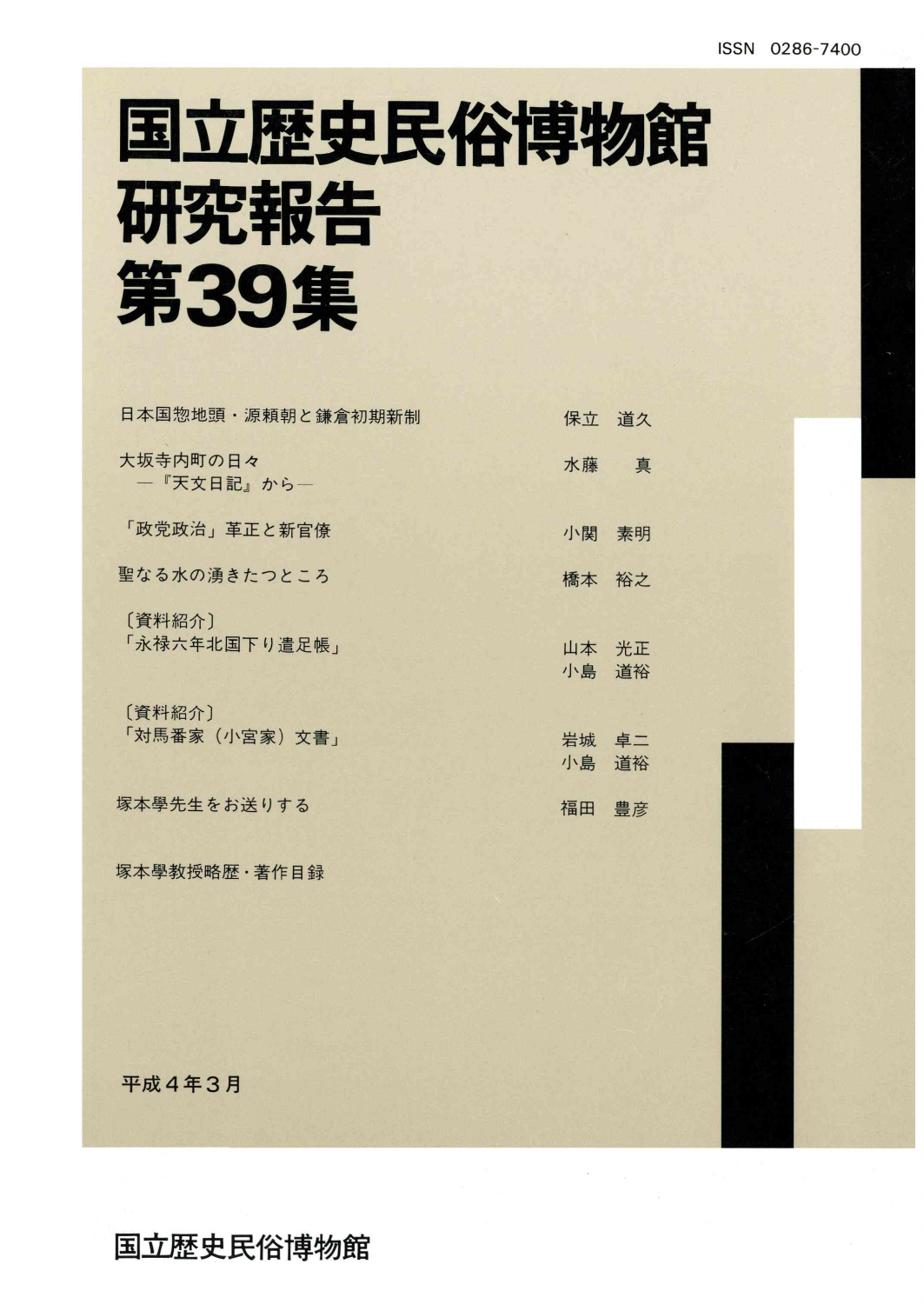## 国立歴史民俗博物館 研究報告 第39集

<u>Villis</u>

mm<br>Milli

| 目<br>次                                       |          |     |
|----------------------------------------------|----------|-----|
| ▓日本国惣地頭・源頼朝と鎌倉初期新制<br>保立                     | 道久       | 1   |
| ▓大坂寺内町の<br>『天文日記』から―<br>日々 ………<br>水藤         | 真        | 81  |
| Villin<br>「政党政治」革正と新官僚<br>小関                 | 素明       | 121 |
| ▓聖なる水の湧きたつところ:<br>橋本                         | 裕之       | 143 |
| MM.<br>「永禄六年北国下り遣足帳」<br>〔資料紹介〕<br>山本<br>小島   | 光正<br>道裕 | 159 |
| Mith,<br>「対馬番家(小宮家)文書」<br>【資料紹介】<br>岩城<br>小島 | 道裕<br>卓二 | 181 |
| ▓塚本學先生をお送りする…<br>福田                          | 豊彦       | 211 |
| 塚本學教授略歴<br>• 著作目録…                           |          | 212 |
| 平成四年三月                                       |          |     |

<u>Mih</u>

<u>VIII).</u>

<u>Milli</u>

Uffin

UM.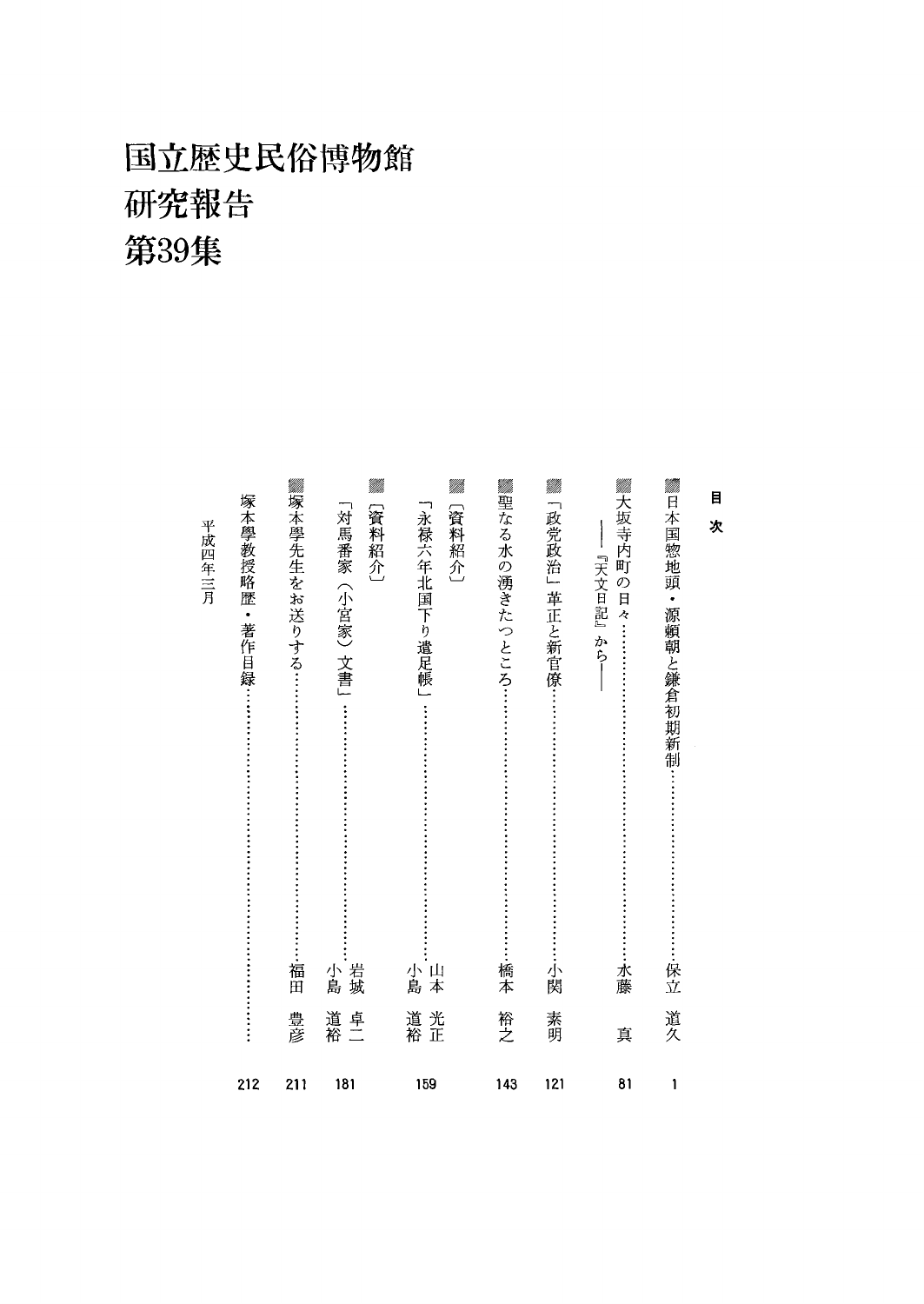### **Bulletin of** the National Museum of Japanese History vol. 39

#### Contents:

| Нотате, М.                 | Nihonkokusôjitô, MINAMOTO Yoritomo, and the          |  |  |  |
|----------------------------|------------------------------------------------------|--|--|--|
|                            | New Regime at the Beginning of the Kamakura Period 1 |  |  |  |
| SUITO, M.                  | Days in Osaka, a Temple Compound Town                |  |  |  |
|                            |                                                      |  |  |  |
| OZEKI, M.                  | The New Technocrats' Vision for the Renovation of    |  |  |  |
|                            | Japanese "Party Government" in the Late 1920s to     |  |  |  |
|                            | Early 1930s ………………………………………………………… 121               |  |  |  |
| Наѕнімото, Н.              | A Place Where Sacred Water Springs Out  143          |  |  |  |
| YAMAMOTO, M.<br>KOJIMA, M. | Introduction of Historical Documents Record of       |  |  |  |
|                            | Travel in Hokuriku and Tôhoku Districts from         |  |  |  |
|                            | 159                                                  |  |  |  |
| IWAKI, T.                  | Introduction of Historical Documents"Documents of    |  |  |  |
| KOJIMA, M.                 | the Ban Family and Komiya Family, Tsushima"  181     |  |  |  |
| FUKUDA, T.                 |                                                      |  |  |  |
|                            | Chronology and Bibilography of Professor TSUKAMOTO   |  |  |  |
|                            |                                                      |  |  |  |
|                            |                                                      |  |  |  |

Mar. 1992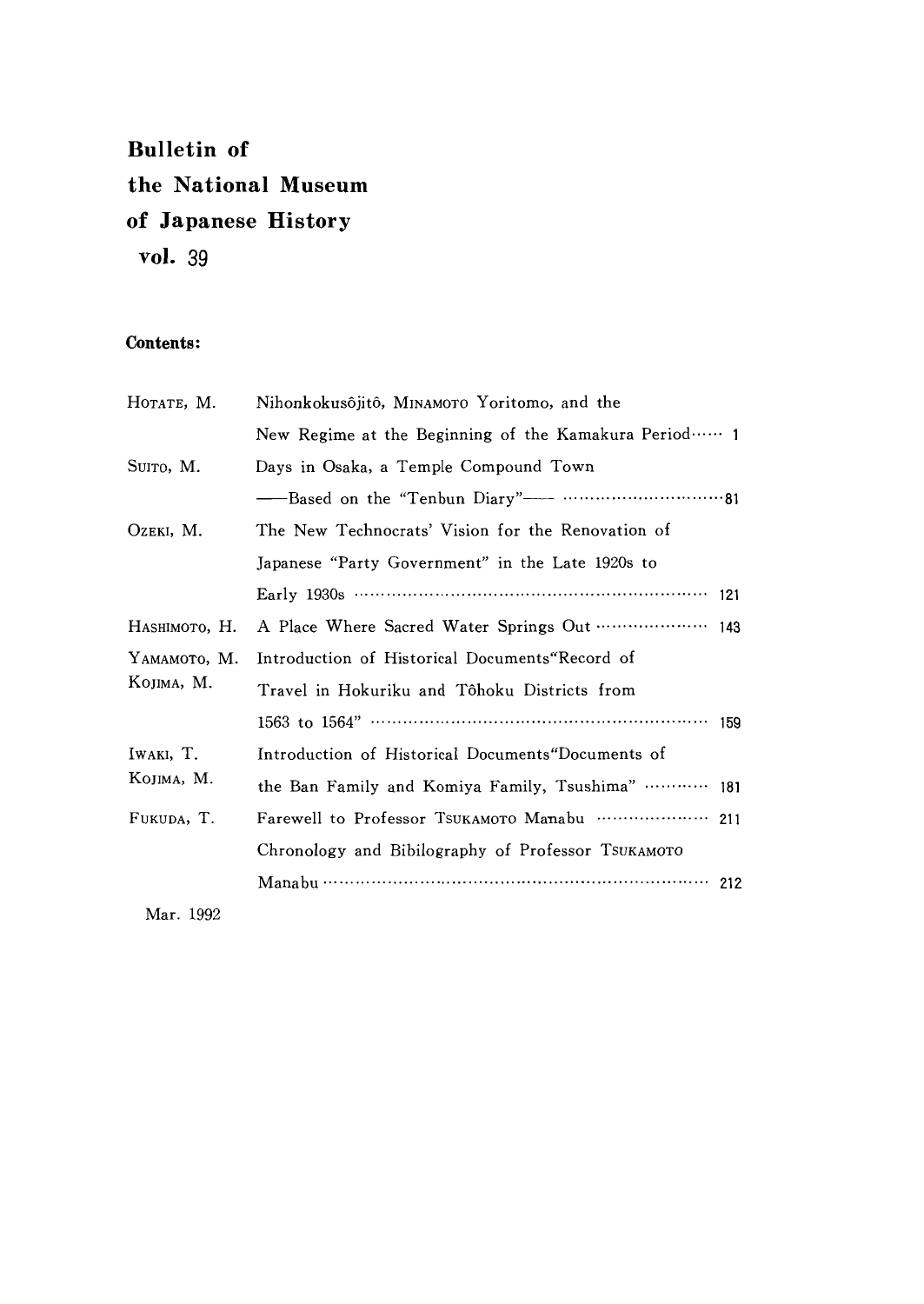#### 国立歴史民俗博物館研究報告寄稿要項

- 1.国立歴史民俗博物館研究報告は,歴史学,考古学,民俗学およびそれらの協 業による広義の歴史学ならびにそれらと関連する諸科学に関する論文,資料・ 研究ノート,調査研究活動報告等を掲載・発表することにより,それらの学問 の発展に寄与するものである。
- 2. 国立歴史民俗博物館研究報告に寄稿することができる者は、次のとおりとす る。
- (1)国立歴史民俗博物館(以下「本館」という)の教官(客員教授等を含む) および本館の組織,運営に関与する者
- (2)本館が受け入れた各種研究員および研究協力者等
- (3)その他本館において適当と認めた者
- 3.原稿を寄稿する場合は,論文,資料・研究ノート,調査研究活動報告等のう ち,いずれであるかをその表紙に明記するものとする。なお,この区分につい ての最終的な調整は,国立歴史民俗博物館研究委員会(以下「研究委員会」と いう)において行う。
- 4. 原稿執筆における使用言語は、日本語を原則とする。ただし、他の言語を用 いる場合は,研究委員会に相談するものとする。
- 5.特殊な文字,記号,印刷方法等が必要な場合は,研究委員会に相談するもの とする。
- 6. 寄稿する原稿には、原則として英文により400語程度の要旨を付けるか、あ るいは英訳用の和文800字以内の要旨を付けるものとする。
- 7、寄稿する原稿の枚数は,原則として制限しない。ただし,研究委員会の判断 により,紙数等の関係から分割して掲載することがある。
- 8.寄稿する原稿は,必ず清書し,原稿の写し1部を添付するものとする。
- 9. 寄稿された原稿は、研究委員会において検討のうえ、採否を決定する。
- 10. 稿料の支払い,掲載料の徴収は行わない。
- 11.原稿の寄稿先および連絡先は,次のとおりとする。
	- 壱285佐倉市城内町117番地 国立歴史民俗博物館内 国立歴史民俗博物館研究委員会(電話 代表 0434-86-0123)

|               | 国立歴史民俗博物館研究報告 第39集      |                                                              |  |
|---------------|-------------------------|--------------------------------------------------------------|--|
| 平成 4 年 3 月25日 | 印<br>刷<br>平成4年3月31日 発 行 | (非売品)                                                        |  |
| 編集・発行         | 国立歴史民俗博物館               | 〒285 千葉県佐倉市城内町117<br>電 話 0434-86-0123(代表)                    |  |
| 届<br>印        |                         | 第一法規出版株式会社<br>〒107 東京都港区南青山 2 ―11-―17<br>電話 03-3404-2251(代表) |  |

◎Printed in Japan Mar.1992